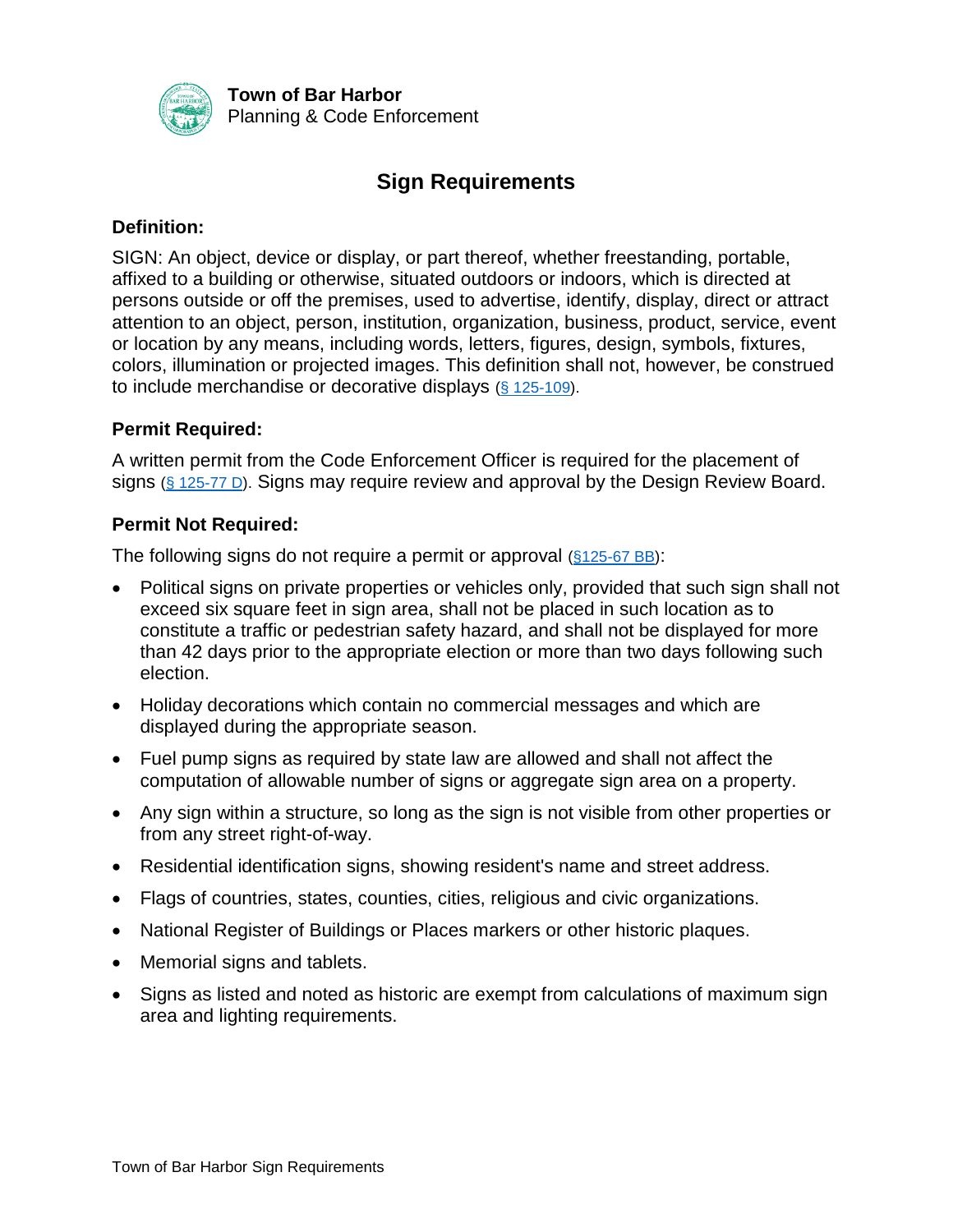- Signs created by public, civic, philanthropic charitable or religious organizations announcing an auction, public supper, lawn sale, arts and educational events, a campaign or drive or other like event or soliciting contributions. Such signs shall be removed within 72 hours of the close of the event.
- Banners and signs for an event wholly within a Town park. The approval of any banners or signs within the park to advertise the event may be given by the Town Council or the Parks and Recreation Committee.
- Signs located on the rolling stock of common carriers and on registered and inspected motor vehicles are permitted, except such signs which are determined by the Code Enforcement Officer to be circumventing the intent of these regulations.
- Any restaurant may display its menu in a manner so that it is visible to persons passing by the outside of said restaurant provided that the displayed menu is no larger than the menus actually distributed to the restaurant's customers and provided that it is displayed in a frame or a box.
- One on-premises real estate sign, and one off-premises directional sign not exceeding six square feet in total sign area, may be erected advertising the sale, lease or rental of the premises upon which the on-premises real estate sign is located and shall be removed by the owner or agent when the property is sold or leased.
- Garage/yard sale and open house/studio signs, limited to one sign located on the property on which the garage/yard sale is taking place and one at each of no more than two intersections of public streets. Said sign shall be placed no more than two days prior to the sale event and removed within one day after the event.
- One development or construction sign, not exceeding 20 square feet in sign area, may be erected 30 days prior to construction at the site of a construction project solely to identify the project and contractors and shall be removed within 30 days after completion of the project.
- Directional signs solely indicating ingress and egress placed at driveway locations, containing no advertising material or display area, not exceeding two square feet in sign area, and not extending higher than three feet above ground level are permitted.
- A sign indicating a business is open or closed, and/or a sign indicating hours of operation, not to exceed one each per entry and not to exceed more than one square foot in sign area each. In the case of a combination sign, it shall not exceed two square feet in total sign area.
- Flags containing the word "OPEN" for businesses having frontage on Routes 102 or on Route 3 from the municipal boundary with Trenton to the intersection of West Street and from the intersection with Park Street to the municipal boundary with Mount Desert.
- Internally lit vending and dispensing machines facing a residential district if screened to prevent the visibility of light from neighboring properties.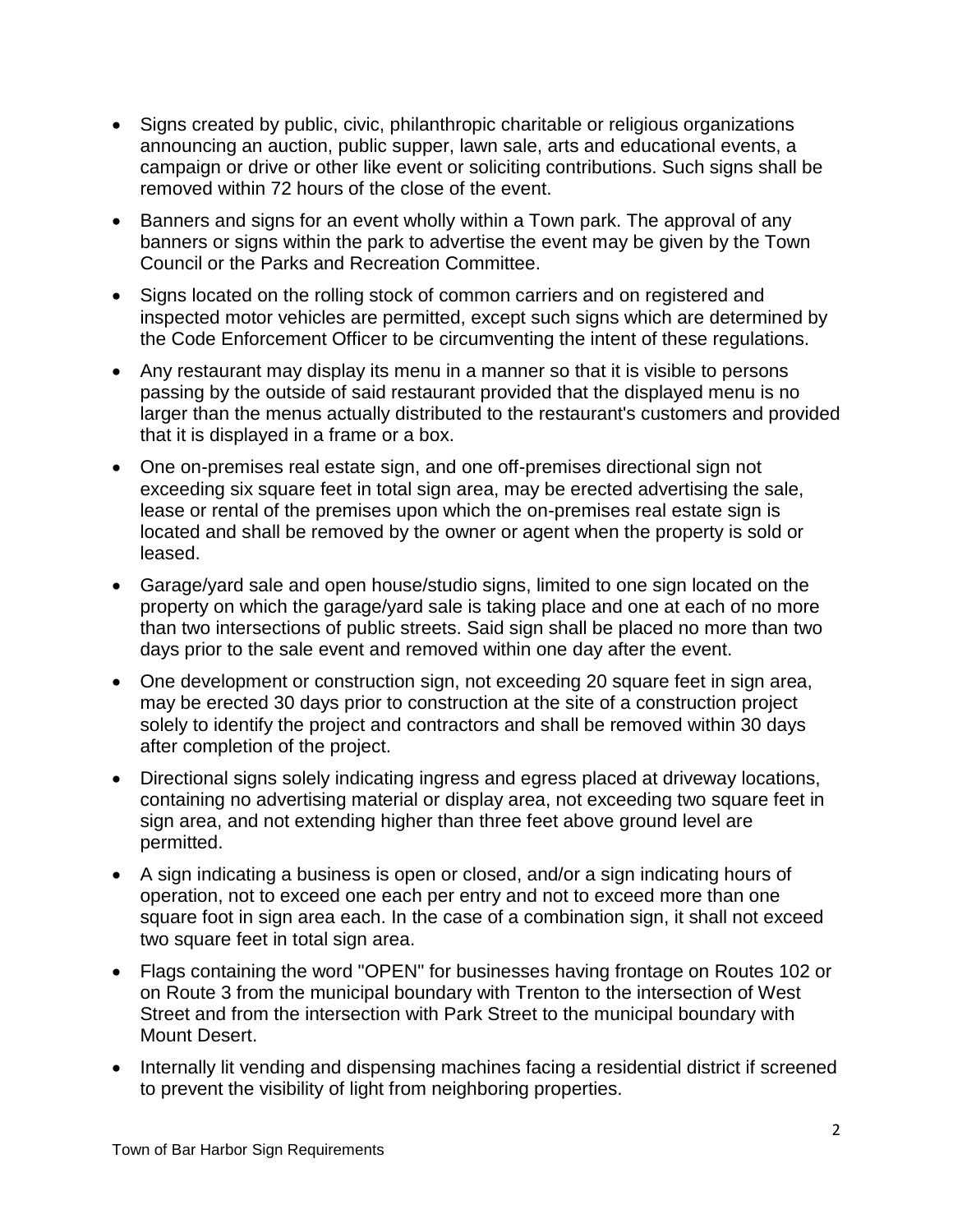- Sales flyers or other commercial notices not otherwise regulated, up to two square feet per tenant.
- Temporary signs defined as those that are to be displayed less than 30 days, exemplified by the following: political posters, charitable signs, construction signs, carnival signs, garage sale signs, lawn sale signs, rummage sale signs, all signs advertising sales or promotions, and "for rent" signs [\(§ 125-109\)](https://ecode360.com/8375980?highlight=&searchId=32429843652649640#8375980).

### **General Standards:**

- No sign shall be located closer than five feet to a lot line unless the setback requirement in that district is less than five feet  $(S$  125-67 B  $(6)$   $(d)$ ).
- Signs must comply with the following sign area requirements  $(§ 125-109)$ :
	- The total area of the exposed surface of the sign, including all ornamentation, embellishment, background, and symbols, but excluding the structure which does not form a part of the message of the sign is measured in square feet.
	- The area of a sign is measured as the smallest rectangle which encloses the whole message regardless of the sign shape.
	- The total sign area for a premises means the sum of the areas of all signs visible from public streets, sidewalks, parks, etc. This includes small signs attached to the principal sign for a premises.
	- Only one side is measured in calculating the allowable area for a sign, with a double signboard or display area, where the sign faces are parallel and the faces duplicate one another.
- General requirements for all signs (\$125-67 BB):
	- Enhance character of the area.
	- Enhance architectural elements of a building.
	- Use minimum wording and sign size to avoid cluttered appearance.
	- Encourage compatible materials, color, scale and design to provide consistency with the existing building and its environs.
	- Improve traffic, pedestrian and public safety; reduce distractions and obstructions.
	- Protect and enhance property values.
	- Respect the historical elements of a building, property and district.
	- Respect the scenic qualities of the Acadia Byway.
	- No sign, whether new or existing, shall be permitted that causes a traffic, health, or welfare hazard, or results in a nuisance due to illumination, placement, display or manner of construction.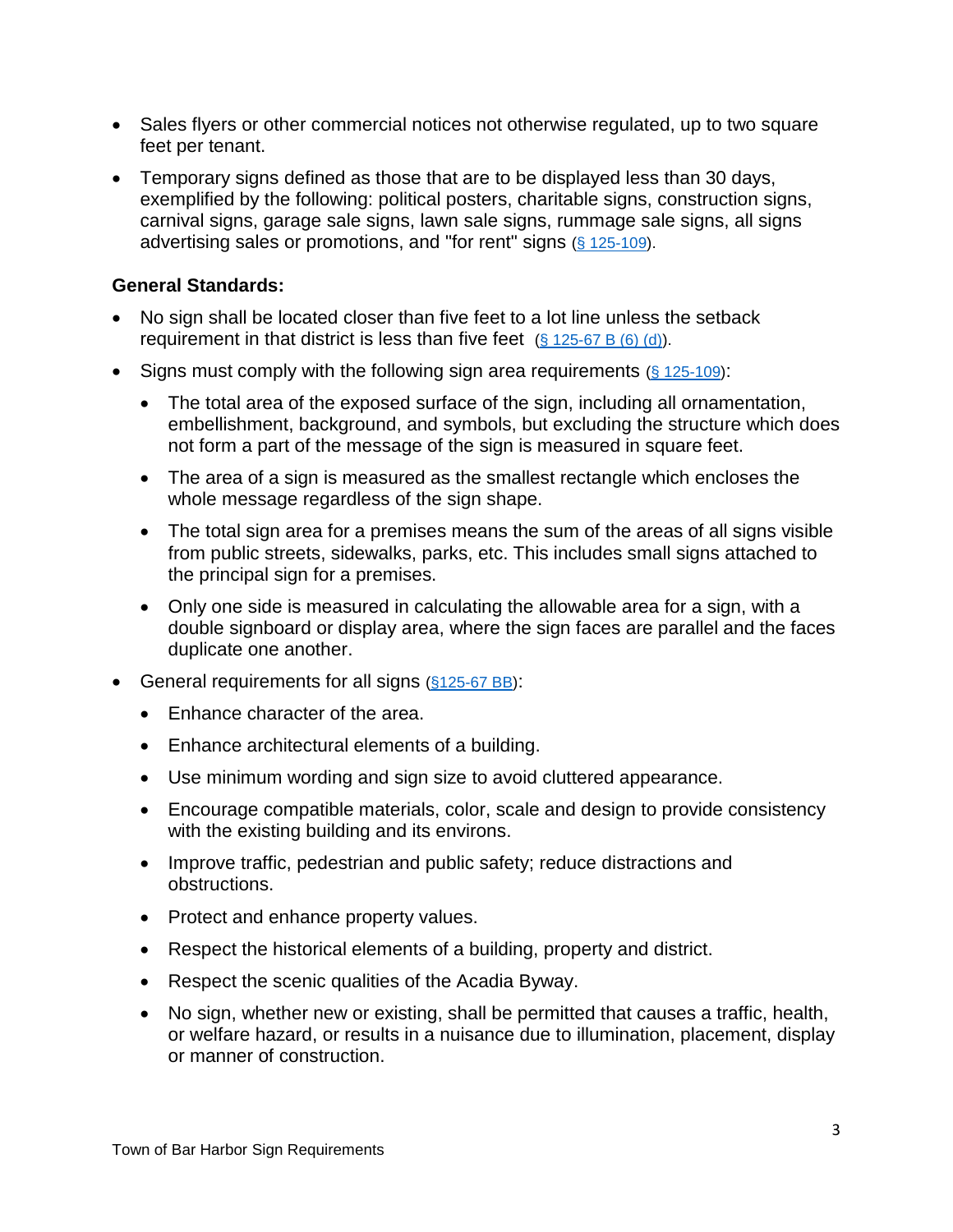- No sign in a business district shall be located in the rear or side yard of any premises which abuts a lot in a residential district.
- Unless otherwise allowed, signs located on private property shall be related only to goods or services sold or rendered on that property.
- No sign shall have visible moving parts, or blinking, intermittent, or glaring illumination, or consist, in whole or in part, of pennants, ribbons, streamers, spinners or other similar devices. No light-emitting-diode (LED) motion signs are allowed. No sign or other advertisement shall include the use of smoke, vapors, noxious odors or noise. Analog clocks, analog thermometers, flags and banners otherwise permitted shall be allowed as the only exceptions to this subsection.
- Outdoor neon signs are prohibited, except that neon signs containing only the words "Vacancy" or "No Vacancy" and limited to a maximum sign area of two square feet are permitted for transient accommodations located in business and corridor districts.
- No sign shall be erected, painted, drawn or attached to, or on any utility pole, tree, rock or other natural feature, except that this subsection shall not be deemed to prohibit the attachment to rocks of metal commemorative plaques.
- Safety and neatness. All signs must be kept clean, neatly painted, and free of all hazards, such as, but not limited to, faulty wiring or loose fastenings, and must be maintained at all times in safe condition. The owner of any sign shall at all times maintain such liability insurance as may be required by the Code Enforcement Officer.
- Removal of signs for a discontinued use. Unless otherwise required, any sign for a discontinued use or a past activity/event, shall be taken down and removed within 30 days. This provision shall not be construed to require the owners of seasonal businesses to remove signs at the end of each season.
- Erected on private property only. All signs must be located on private property, with the exception of official business directional signs, as defined in 23 M.R.S.A. § 1903, and any other traffic or directional signs erected by the state or federal government or by the Town of Bar Harbor.
- Maximum sign area. The aggregate area for signs for any premises shall not exceed two square feet per one foot of road frontage up to 100 square feet. Aggregate sign area may be increased upon review by the Design Review Board of multitenant sign plans, signage for property with multiple front property lines, and campus sign plans that meet the purpose and intent of the Sign Ordinance.
- Maximum individual sign area. Unless otherwise approved by the Design Review Board, individual signs shall not exceed 24 square feet in the Downtown Village I and II and historic districts.
- Wall signs. The maximum area of a wall sign shall not exceed 10% of the wall area to which it is attached. Projecting wall signs shall have a minimum of 10 feet of clearance from the ground.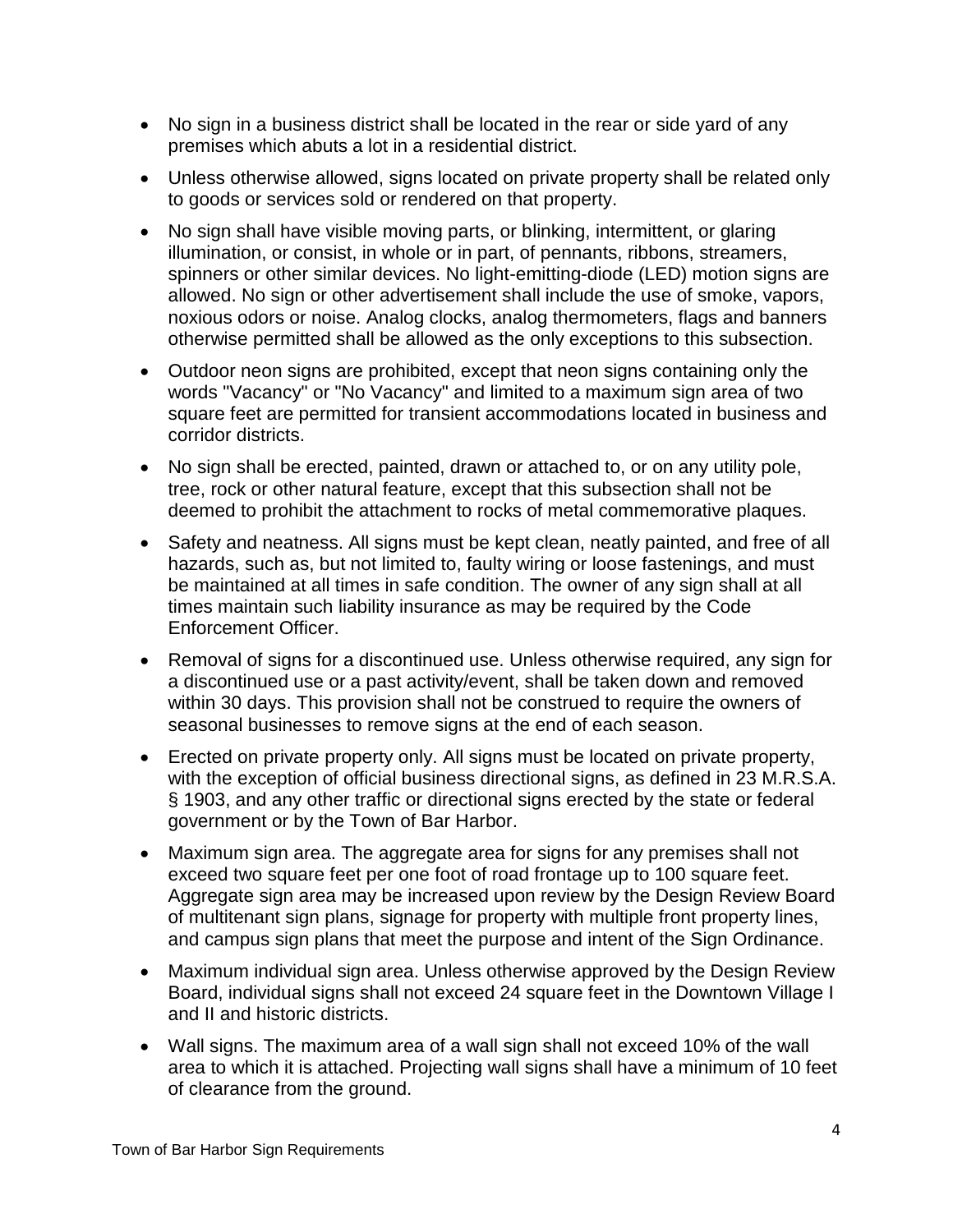- Roof signs. Roof signs are permitted only if the height of the sign is two feet or less and the top of the sign does not exceed the elevation of the top of the roofline upon which the sign is erected. No roof sign shall obscure the view of natural vistas as seen from any public park or right-of-way.
- Window and door signs. Permanent window sign area and door sign area shall not exceed 30% of the window or door area.
- The illumination of all signs shall comply in all respects with the provisions of the code.
- Signs shall be in a material that is compatible with the architectural style and components of the building facade and its environs.

#### **Other Related Definitions** [\(§ 125-109\)](https://ecode360.com/8376095?highlight=fence&searchId=32358972237109855#8376095)**:**

BANNER: A sign on any lightweight material, either enclosed or not enclosed in a rigid frame, and secured, mounted, suspended or displayed in a manner to allow movement caused by wind.

SIGN, FREESTANDING: A sign that is not fixed or otherwise attached to a principal or accessory structure

SIGN, INTERNALLY ILLUMINATED: A sign with a light source incorporated into the body of the sign and where light emanates through, or from, the message of the sign; there are four types, as follows:

- Type 1; Cabinet with Translucent Face: An internally illuminated sign with a cabinet style fixture with full or nearly full translucent face(s) and/or sides, through which light from an internal source passes. Note: Type 1 and Type 3 are prohibited in all districts [§125-67 BB\)](https://ecode360.com/13550128#13550128)
- Type 2; Cabinet with Light Limiting Face: An internally illuminated sign with an opaque surround cabinet style fixture with light limiting translucent face(s), flush translucent sign graphics within an opaque background field, through which light from an internal source passes. Note: Type 2 (cabinet with light limiting face 30% (or less) translucent face and 70% (or greater) opaque background field) are prohibited in all districts except for lots with frontage on Route 102 or Route 3.
- Type 3; Channel Letter: An internally illuminated sign comprised of three-dimensional sign graphic letters and logos, each with its own internal light source, in which the dimensional faces are internally illuminated and affixed to the sign or structure upon which the channel letters are mounted. Note: Type 1 and Type 3 are prohibited in all districts [§125-67 BB\)](https://ecode360.com/13550128#13550128)
- Type 4; Halo: An internally illuminated sign comprised of dimensional sign graphics, which cast a halo-like glow along the sides of the graphics, or cast light backward onto the face of the sign or structure upon which the graphics are mounted.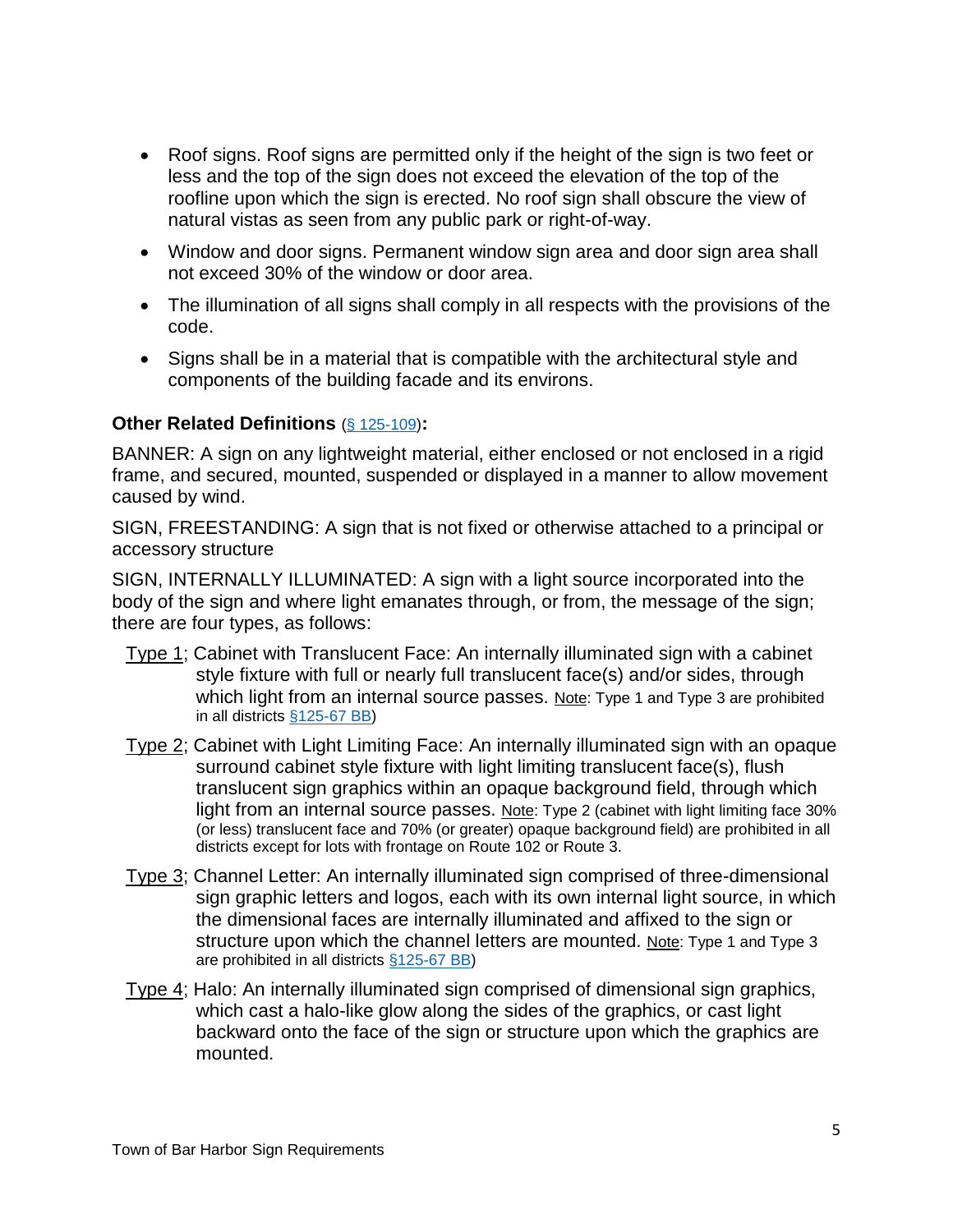SIGN, OFFICIAL BUSINESS DIRECTIONAL: A sign erected and maintained in accordance with the Maine Traveler Information Services which points the way to public accommodations and facilities or other commercial facilities.

SIGN, OFF-PREMISES: Any sign designed, intended or used for advertising a product, property, business, entertainment, service, amusement or the like and not located where the matter advertised is available or occurs.

SIGN, PORTABLE: A sign not designed or intended to be permanently affixed into the ground or to a structure.

SIGN, PROJECTING: Any sign projecting more than six inches from a wall surface of a building.

SIGN, ROOF: Any sign painted on, integral to, or attached to the roof of a building.

SIGN, WALL: Any sign painted on, or attached parallel to and projecting not more than six inches from, the wall surface of a building.

SIGN, WINDOW/DOOR: Any sign visible from the exterior of a building or structure which is painted, attached, glued or otherwise affixed to or placed within six inches of a window or door.

### **Special Sign Requirements** [\(§125-67 BB\)](https://ecode360.com/13550128#13550128)**:**

Home Occupations: One sign identifying the name, address and profession or occupation of a home occupation is allowed provided that such sign is nonilluminated and does not exceed the maximum sign area requirements for the street on which the home occupation has frontage:

| <b>Posted Speed Limit</b> | <b>Maximum Sign Area</b> |  |
|---------------------------|--------------------------|--|
| (MPH at location of sign) | (square feet)            |  |
| Less than 30              |                          |  |
| 30 to 49                  | 8                        |  |
| 50 or more                | 12                       |  |

Freestanding Signs shall not extend more than 20 feet above ground level at their base, as defined by the natural contour of the ground. A freestanding sign shall adhere to the following maximum sign area requirements:

| <b>Posted Speed Limit</b> | <b>Maximum Sign Area</b> |
|---------------------------|--------------------------|
| (MPH at location of sign) | (square feet)            |
| Less than 30              | 24                       |
| 30 to 49                  | 32                       |
| 50 or more                | 50                       |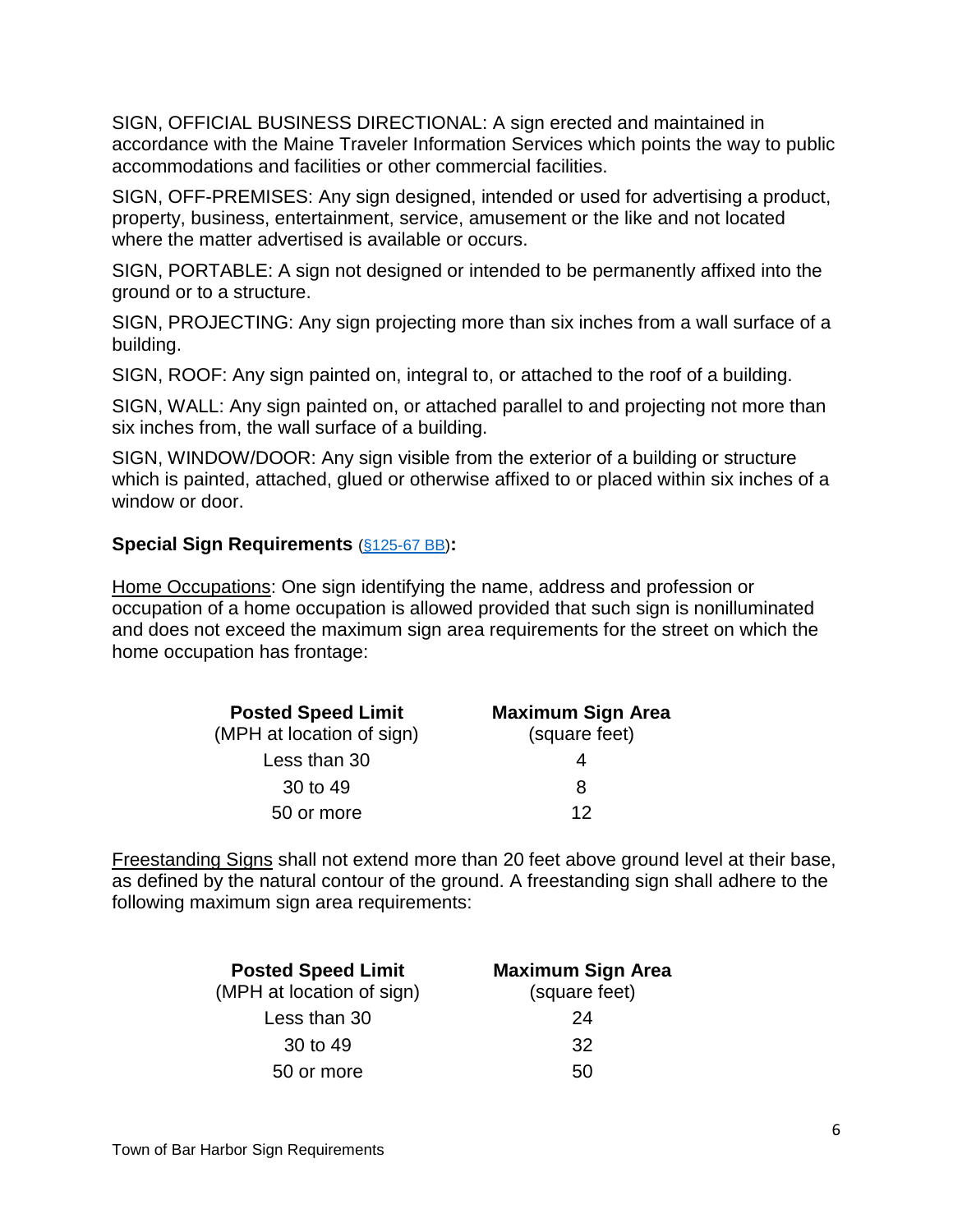All freestanding signs shall be set back a minimum of five feet from any property line except in the downtown village districts.

Off-Premises Signs: Off-premises signs, excluding official business directional signs as defined in 23 M.R.S.A. § 1903, may be constructed, erected or maintained only in accordance with the following:

- Any commercial establishment having frontage on the Old Bar Harbor Road, Sand Point Road, Norway Drive, or the Hadley Point Road shall be permitted to have up to four off-premises signs.
- Any commercial establishment not having frontage which is contiguous to the main entrance on Maine State Route 102 or 233 or on Eden, Mount Desert, Main, Cottage, or West Street shall be permitted to have up to two off-premises signs.
- Any commercial establishment having contiguous frontage on Maine State Route 102 or 233 or on Eden, Mount Desert, Main, Cottage or West Street shall not have off-premises signs.
- Off-premises signs shall be directional only in nature.

The maximum area of any off-premises sign shall be limited dependent upon its location according to the following:

| <b>Location of Off-Premises Sign</b>                                                                                                             | <b>Permitted Area</b><br>(square feet) |
|--------------------------------------------------------------------------------------------------------------------------------------------------|----------------------------------------|
| In the area bounded by and including the Atlantic Ocean, Eden<br>Street and Mount Desert Street and the imaginary extension<br>thereof shoreward |                                        |
| On roads with speed limits less than 30 miles per hour                                                                                           | 4                                      |
| On roads with speed limits of 30 to 49 miles per hour                                                                                            | 8                                      |
| On roads with speed limits greater than 49 miles per hour                                                                                        | 12                                     |

Multitenant Buildings: Property owners of multitenant buildings shall submit an overall signage plan for their property. No individual sign shall be approved on a multitenant building unless a signage plan has been submitted and approved. The signage plan need not show the specific message content for any individual sign contained therein; but as changes occur, individual signs will be reviewed. The signage plan shall show:

- Allowable square footage for each unit;
- Any restrictions on signage as may be imposed by the landowner.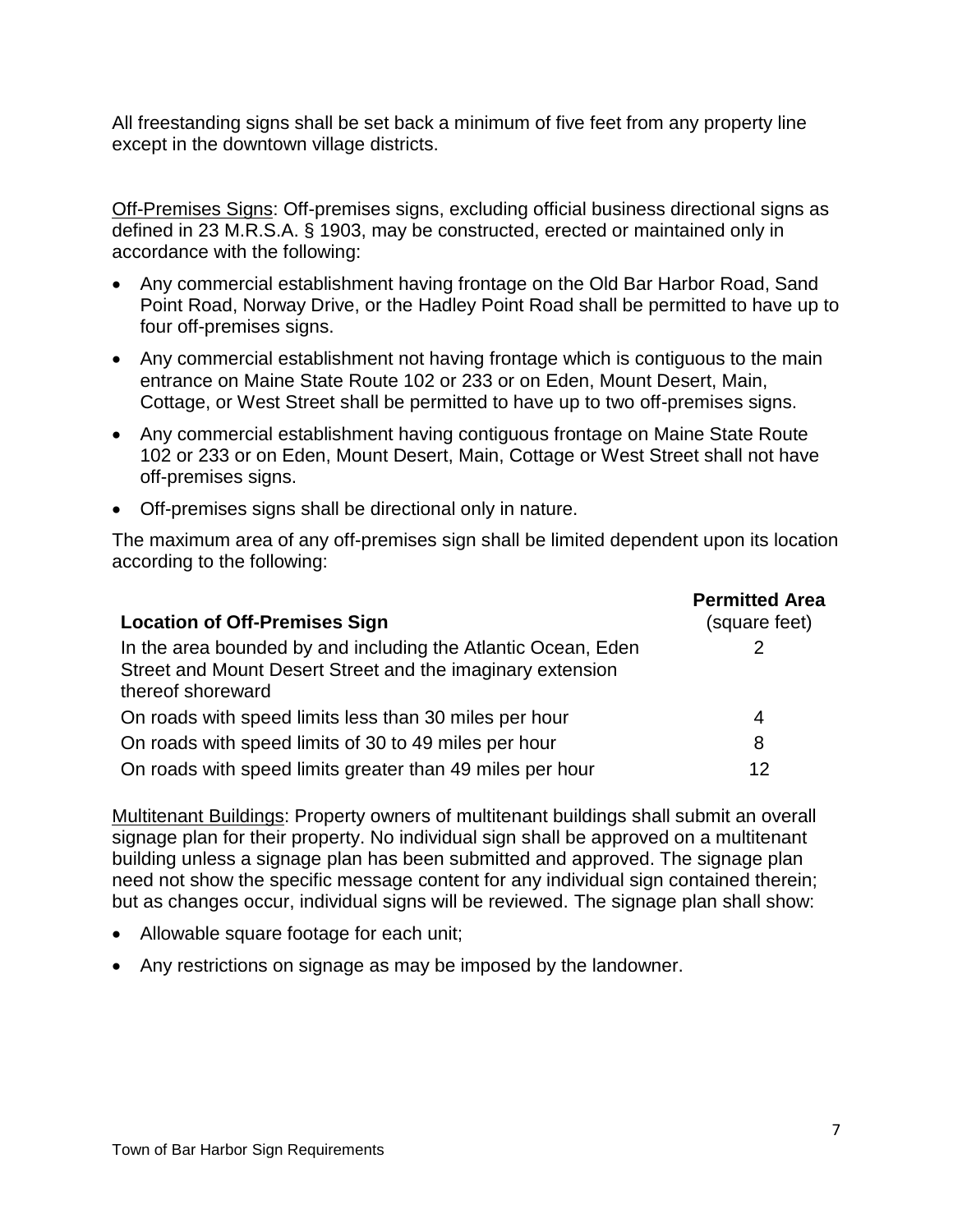**Design Review Board**: All signs listed below are required to receive a certificate of appropriateness prior to receiving a building permit if they are located within the identified districts or are associated with a conditionally permitted use.

- All signs except those otherwise exempted are required to obtain a building permit as well as the certificate of appropriateness.
- All signs are required to receive a certificate of appropriateness prior to receiving a building permit if they are located within the following districts or are associated with a conditionally permitted use: Village Historic, Bar Harbor Gateway, Downtown Village I and II Districts, Educational Institutional, Lots with road frontage on Routes 102 and 3, Marine Research, Scientific Research, Shoreland General Development I and II, Town Hill Business. And Town Hill Residential Corridor.
- Indoor neon signs visible from the street. Allowed neon signs shall be for the purpose of displaying whether the business is open or the general type of merchandise available for purchase. Neon signs are part of the calculation for allowed signage and shall not exceed two square feet in total.
- Banners and signs for Chamber of Commerce events, drives and large gatherings, Merchant's Flag Program, sales flyers totaling more than two square feet per tenant and other advertisements not otherwise regulated. The Design Review Board shall review the location, color, and size, compatibility of design, quantity, and length of time for display. Such displays shall not visually impede upon existing commercial signs, nor block public views in public parks.
- Sandwich signs or boards.
- Taxi or tour stand signs.
- Activity/program signboard: chalkboard, tack board, grease board or wood panel.
- Other portable signs not otherwise listed unless specifically prohibited.
- Campus signage. In the Education Institute, Marine Research and Scientific Research Districts, a campus sign plan shall be submitted to the Design Review Board. This plan shall show the entire campus site plan, outlining the location and design specification for entry point signs, internal building signs, directional signs and any other pertinent signage. The Board's review will be to determine adequate locations, ease and safety for finding parking and buildings, and cohesiveness of overall design theme.
- Awning or canopy:
	- Lettering or graphics no more than 12 inches in height permitted on the valance;
	- Lettering and graphics on an awning or canopy or attached valance are considered signage and must comply with the requirements of this chapter.
	- There shall be eight feet of clearance from the bottom of the valance to the ground.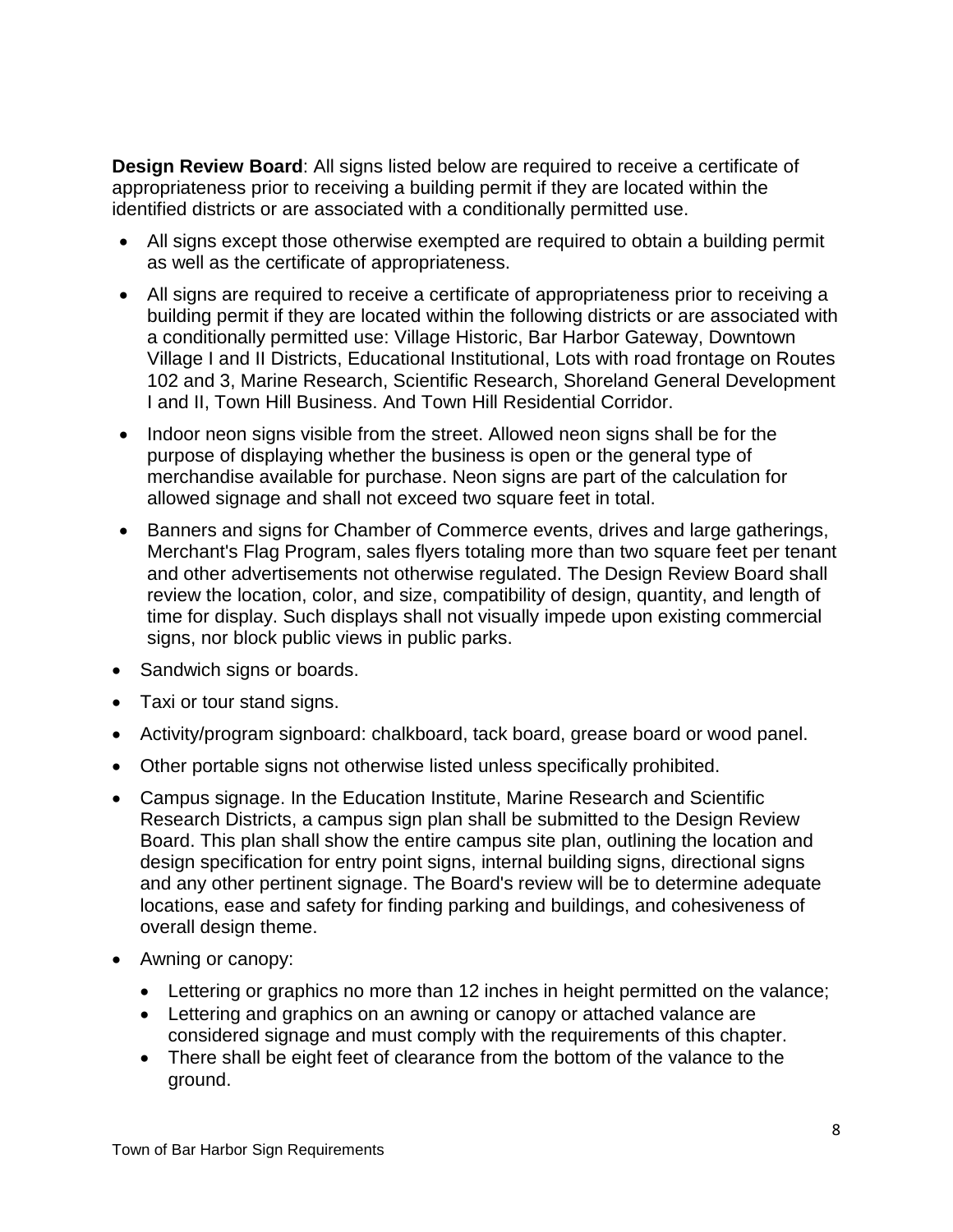- Kiosks for the purpose of visitor way-finding and general information sponsored and maintained by either the Town of Bar Harbor or a private nonprofit agency.
- Internally illuminated signs: opaque background only and allowable only on Routes 102 and Route 3 outside of the Downtown Village Districts and historic districts.

## **The following activities are not subject to Design Review:**

- Replacement of one conforming wall-mounted, hanging, or window sign, provided that the replacement sign is equal to or less than the square footage of the existing conforming sign it will replace. The sign may be altered in any codecompliant manner, except that it may not be relocated or enlarged.
- A tenant occupying a space with a Design Review Board approved tenant signage plan may replace signage at any time, provided that the new signage will comply with the approved tenant signage plan for the building.
- Installation of one twenty-four inch-by thirty-six inch sandwich board sign, provided that it is not located in a public way and is taken inside at the close of business each night.
- Installation of lighting for signage, provided that such lighting complies with  $§125-$ [67Z.](https://ecode360.com/8375155#8375155)

**Nonconforming Signs**: are defined as a legally existing (grandfathered) nonconforming sign is a sign that lawfully existed immediately prior to July 2009 which, as a result of the enactment of the 2009 Bar Harbor Land Use Ordinance, or any subsequent amendment, presently fails to comply with any of the requirements of the Land Use Ordinance. Any other sign that fails to comply with any of the requirements of [§125-67 BB \(7\)](https://ecode360.com/8375226#8375226) or its amendments is an illegal nonconformity.

General Standards for Nonconforming Signs:

- All nonconformities shall be encouraged to convert to conformity whenever possible and, when required by this chapter, shall convert to conformity.
- Any nonconformity not expressly allowed by this section to continue is hereby deemed illegal and shall cease or be corrected immediately.
- The burden of establishing that any nonconformity is a legal nonconformity shall, in all cases, fall upon the owner of such nonconformity and not upon the Town of Bar Harbor.
- Any legally existing nonconformity may be transferred and the new owner may continue such nonconformity; however, nothing contained herein shall be construed to permit any person or entity to display any sign in violation of any other federal, state or Town of Bar Harbor statute, ordinance or regulation.
- Once converted to conformity, no sign shall revert to nonconformity.
- Notwithstanding any other provision of  $\S125-67$  BB (7), legally existing nonconforming signs shall be required to comply with all other pertinent sections.